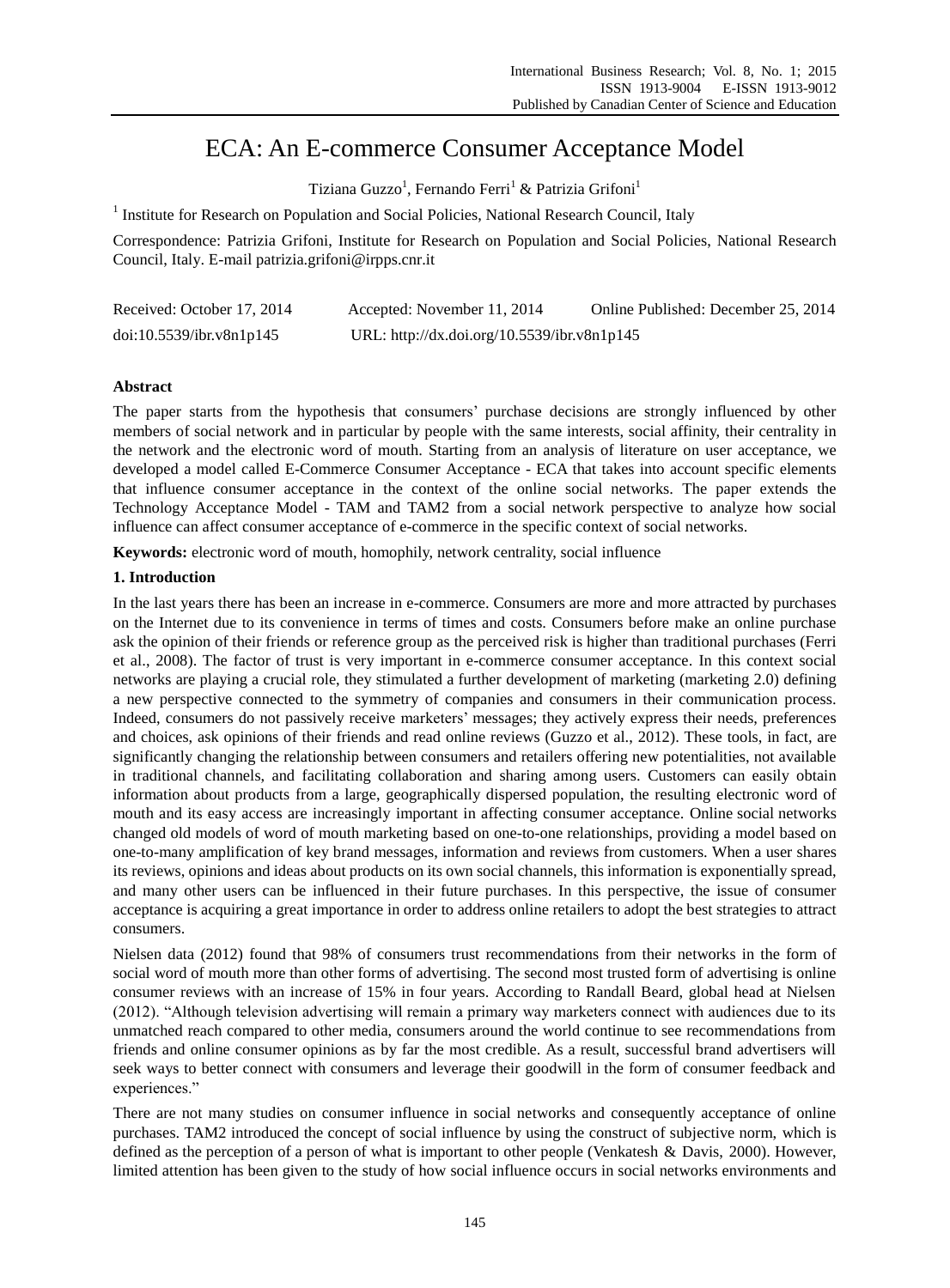in relation to e-commerce. The paper aims to analyse how social influence act in the context of social networks and which variables to consider in order to provide additional explanations on the consumer acceptance. After a comprehensive review of literature and analysis on the factors that affect the acceptance, we developed a reference model called E-Commerce Consumer Acceptance - ECA, introducing some variables that act in social networks environment and affect acceptance.

The paper is organized as follows: in Section 2, some related works on users' acceptance are provided. Section 3 introduces the method used in the study. In section 4, a discussion on Social Influence and on Network Centrality, Homophily and Electronic Word of Mouth is provided. In section 5, the E-Commerce Consumer Acceptance – ECA Model is introduced. Finally, Section 6 concludes the paper.

# **2. Background**

Several studies and models have been developed to represent and explain user's technology acceptance such as: the Theory of Reasoned Action (TRA) (Fishbein & Ajzen, 1975; Ajzen & Fishbein, 1980); the Theory of Planned Behavior (TPB) (Ajzen, 1985); the Technology Acceptance Model (TAM) (Davis, 1989); the TAM 2 (Venkatesh & Davis, 2000); the Unified Theory of Acceptance and Use of Technology (UTAUT) (Venkatesh et al., 2003).

According to the Theory of Reasoned Action, social behavior is motivated by an individual's attitude towards executing that behavior. The main factors that determine behavioral intentions are: the person's attitude towards the behavior (which refers to the person's judgment that performing the behavior is good or bad) and subjective norms (which reflect the person's perception of social pressures put on him/her to perform or not that behavior or not). The TRA is related to voluntary behavior. The theory of planned behavior claims that behavior is not always voluntary and under control, it can be deliberative and planned introducing a new component, the "perceived behavioral control." It is related to the extent to which the person believes that s/he has control over personal or external factors that may facilitate or limit behavioral performances (Ajzen, 1991). TPB suggests that individual's behavioral intentions and behaviors are shaped together by their attitude towards behavior, subjective norms, and perceived behavioral control. The most famous and applied model is the Technology Acceptance Model. It is derived from the Theory of Reasoned Action of (Ajzen & Fishbein, 1980); and deals with users' acceptance and use of technology (Davis, 1989).

The TAM considers different connected factors to explain users' acceptance towards a new technology:

- *- The External Variables* affect the perceived usefulness, the perceived ease of use, and the attitude towards using a technology.
- *- The Perceived Usefulness* refers to people's perception that the use of a particular technology will improve their ability in doing daily actions or their work performances (Venkatesh & Davis, 2000).
- *- The Perceived Ease of Use* refers to the required effort to use the system, and then to the people's perception that using a particular technology will be easier (Venkatesh et al., 2003).
- *- The Attitudes towards Use* designates the users' desirability to use a particular technology (Malhotra & Galletta, 1999).
- *- The Behavioral Intention to Use* is foreseen by the attitude towards use in combination with the perceived usefulness.
- *- The Actual System Use* is foreseen by the behavioral intention.

The TAM model has been expanded and modified by other studies. The most important two were the TAM2 (Venkatesh & Davis, 2000) and the Unified Theory of Acceptance and Use of [Technology](http://en.wikipedia.org/wiki/Unified_Theory_of_Acceptance_and_Use_of_Technology) [\(UTAUT\)](http://en.wikipedia.org/wiki/UTAUT) (Venkatesh et al., 2003). Venkatesh and Davis (2000) extended the original TAM proposing the TAM2, including it in social influence processes (subjective norm, voluntarism, and image) and cognitive instrumental processes (job relevance, output quality, result demonstrability, and perceived ease of use). Attitude toward use was considered a weak predictor of behavioral intention or actual use by TAM2. Another extension of the TAM was the Unified Theory of Acceptance and Use of Technology (UTAUT). This model distinguishes factors that determine use behavior (performance expectancy, effort expectancy, social [influence,](http://en.wikipedia.org/wiki/Social_influence) and facilitating conditions) and factors that mediate them (gender, age, experience, and voluntariness) (Venkatesh et al., 2003).

Social influence was not taken into account by the original TAM. Although different studies considered social influence as being a factor in their technology acceptance approaches (Thompson et al., 1991; Moore and Benbasat, 1991), the construct of subjective norm as the main representation of social influence was mostly accepted (Venkatesh et al., 2003). Subjective norm is referred to the perception of a social pressure to engage or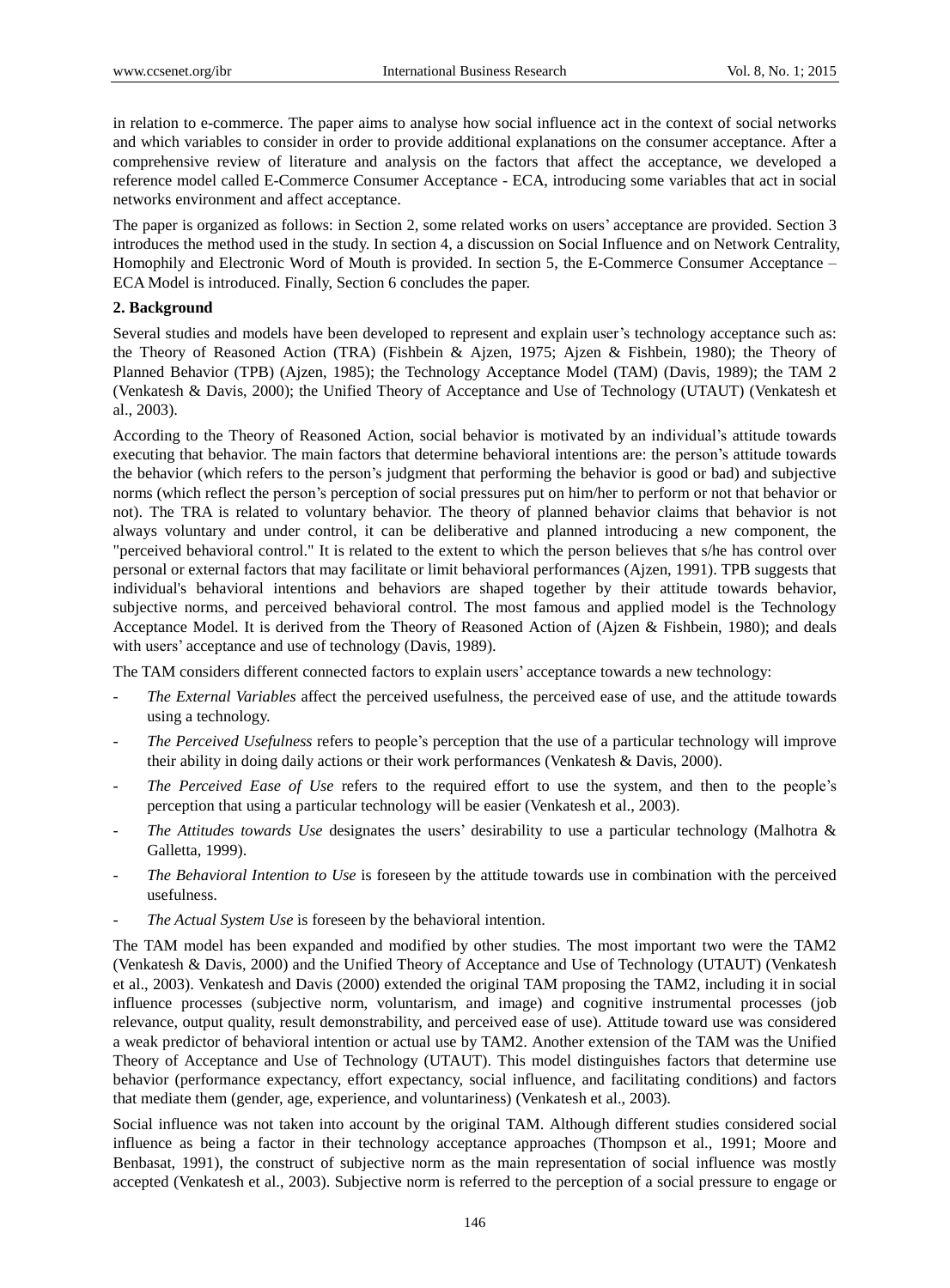not to engage in a behavior (Fishbein & Ajzen, 1975). It is defined as "the degree to which an individual perceives that important others believe he or she should use the new system" (Venkatesh et al., 2003). TAM2 uses subjective norms to explain social influence. It occurs when an individual perceives that an important person has the ability to reward or punish some compliant behaviors, then he/she changes his/her behavior accordingly (Venkatesh & Davis, 2000).

Ehsaei and Che Hussin, (2012) proposed a model for acceptance of feedbacks in reputation system based on social relations of users that includes homophily, tie strength and source credibility as factors that influence acceptance.

Belkhamza and Wafa (2013) analysed the relationship between perceived usefulness, attitude, and subjective norm in order to assess the differences of behavioral intentions to use e-commerce in the two different countries. They found that uncertainty avoidance plays an important role across culture in the e-commerce adoption.

Ferri et al. (2014) proposed a model to analyse acceptance to use mobile technologies for shopping purposes. They analysed how social influence acts on some indicators related to mobile interaction and experience during use, such as: socio-anagraphic (gender, age, education), motivational (curiosity, image and fashion), functioning (usability, usefulness and mobile convenience), and psychological (cognitive effort, trust, perceived risk and enjoyment), to explain the acceptance process.

Literature showed that social environment and personal interactions have powerful effects on human behavior. Opinions and behaviors of people are influenced by their network (Weimann, 1983). Consumer's purchasing decisions then e-commerce acceptance are always influenced by each other. Starting from this assumption, the paper proposes a model based on social influence that takes into account three fundamental elements of social networks that can influence users: Network Centrality, Homophily and Electronic Word of Mouth to show how these affect consumer behavior and acceptance of e-commerce.

## **3. Method**

The study has been carried out by using the deductive method, which enabled us to draw general assumptions derived from theoretical reflection. The deductive approach is in fact a logical process consisting in deriving, from one or more known theories or premises, a conclusion that is logically necessary consequence. "The deductive approach follows the path of logic most closely. The reasoning starts with a theory and leads to a new hypothesis. This hypothesis is put to the test by confronting it with observations that either lead to a confirmation or a rejection of the hypothesis" (Snieder & Larner, 2009, p. 16).

Thereby, in the first step some assumptions have been formulated. In the second step an analysis of various sources of evidence has been provided to strengthen our assumptions. Finally in the third step, the conceptual model has been built and some variables of social influence have been introduced. In particular different aspects of social influence have been considered for the analysis based on previous researches and theories.

## *3.1 Assumptions*

Why people tend to buy some products instead of others with similar characteristics and but cheaper?

When people make a decision and do not know how to behave, just look at what others are doing and act accordingly. This principle is at the basis of the spread of fashions. People tend to behave and dress in a certain way, because they feel that it is more correct.

Other examples are the reviews online, the votes of other users on a product: in this case, the positive testimony of others can be a strong persuasive element for purchase. Generally, people tend to consider more reliable and welcome favorably the opinion of people who know, are more similar to them or are they like nice people. Social influence is able to modify attitudes.

Starting from these examples, the following main assumptions have been made:

In social networks, opinions of other people in their own social circle have positive impacts in influencing consumer decision to shop online.

In particular, three elements that act in the context of social networks have important positive impacts in influencing consumer acceptance:

- *-* Network Centrality. A user in a social network with high centrality is usually more highly influential than other isolated users.
- *-* Homophily. Users in a social network are most influenced by other similar users with common features (age, gender, interests).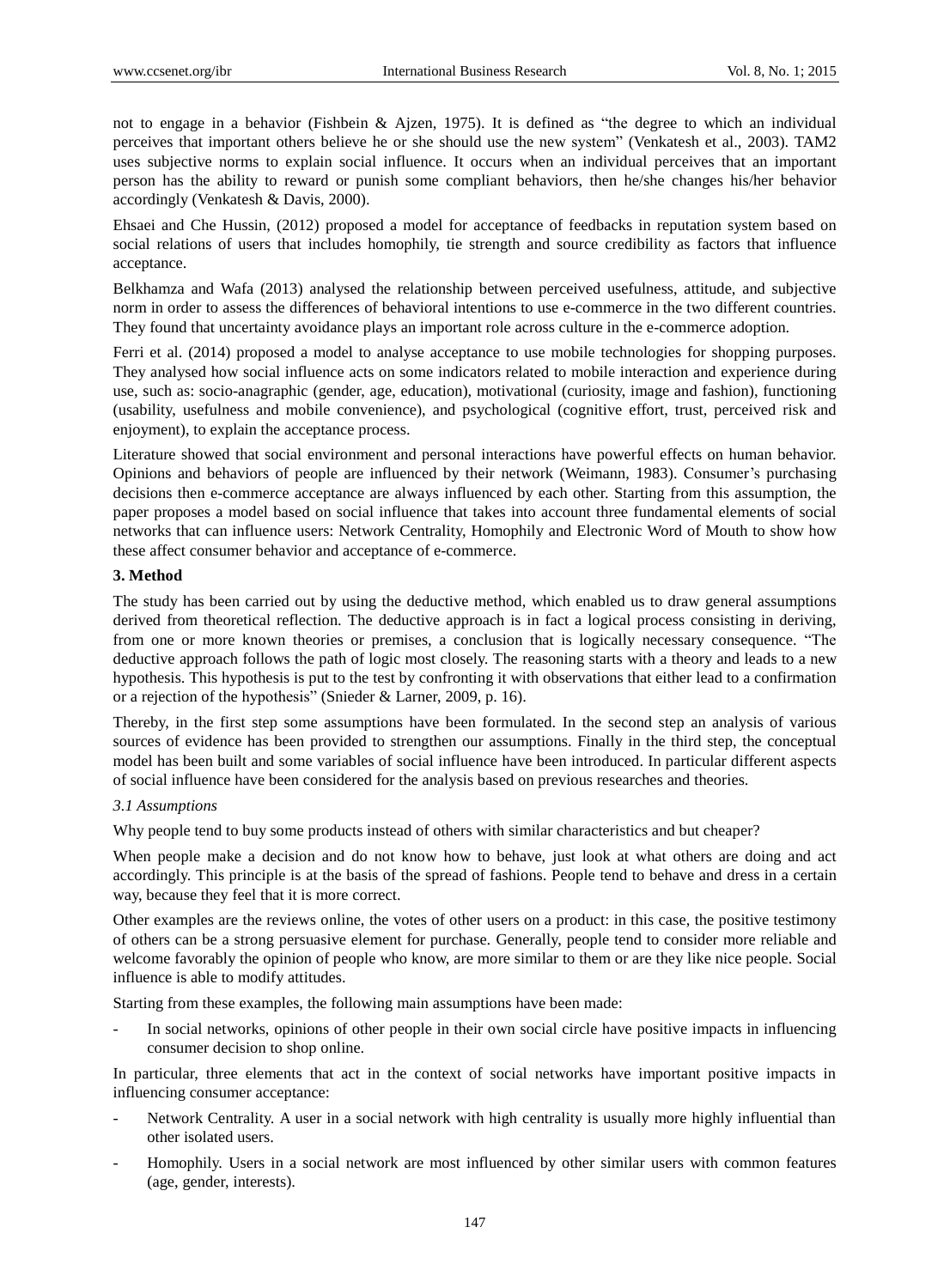*-* Electronic Word of Mouth. Idea, opinions and recommendations propagate very quickly and exponentially in a network promoting products through social relations and encouraging other people to buy online.

These assumptions are next described in detail. The following sections provide the theoretical foundations for the proposed conceptual model.

# **4. Social Influence**

Social influence refers to change of a person's behavior after an interaction with other people, organizations and in general with society. It consists of the process by which the individual opinions can be changed by the influence of other individuals (Friedkin, 1998).

It is characterized by three main features: i) *conformity,* that occurs when an individual expresses a particular opinion in order to meet the expectations of a given other, though s/he does not necessarily hold that belief that the opinion is appropriate; ii) *power,* that is the ability to force someone to behave in a particular way by controlling his/her outcomes; iii) *authority*, that is power that is believed to be legitimated by those who are subjected to it (Guzzo et al., 2014).

Webster's dictionary defines influence as "the power or capacity of a person or things in causing an effect in indirect or intangible ways". It could be defined as the combination of all things that may change or have some effects on a person's behavior, thoughts, actions, or feelings. It can be represented by peer [pressure,](http://www.businessdictionary.com/definition/pressure.html) [persuasion,](http://www.businessdictionary.com/definition/persuasion.html) [marketing,](http://www.businessdictionary.com/definition/marketer.html) [sales,](http://www.businessdictionary.com/definition/sales.html) and conformity. This phenomenon in social networks refers to the behavioral change of individuals affected by others in a network. The social environment and personal interactions have powerful effects on human behavior that in fact is always influenced by each other.

In literature three types of reference group influences are identified: *Informational Influence, Utilitarian Influence,* and *Value-Expressive Influence* (Park & Lessig, 1977; Bearden & Etzel, 1982).

- *-* The *Informational Influence* acts when individual would like to improve his knowledge and have best and useful information in order to optimize his choices (Kelman, 1961).
- *-* The *Utilitarian Influence* is based on the compliance process and acts when individual would like to satisfy group's expectation in order to achieve a favorable reaction from it (Kelman, 1961).
- *-* The *Value-Expressive Influence* is based on the identification process and acts when individual would like to be similar to the group in order to belong to it (Kelman, 1961).

These three types of reference group influences can be applied to online reference groups of social networks and have an impact on consumers' acceptance.

The exponential growth of online social networks such as Facebook, Twitter, MySpace, Flickr, del.icio.us etc. is playing an important role in shaping the user behavior on the web. Fowler and Christakis (2008) introduced the theory of three degrees of influence to explain the great influence that social networks have on people' behavior. According to them people influence friends who in their turn influence their friends, meaning that actions can influence people they have never met. They claim that "everything we do or say tends to ripple through our network, having an impact on our friends (one degree), our friends' friends (two degrees), and even our friends' friends' friends (three degrees). Our influence gradually dissipates and ceases to have a noticeable effect on people beyond the social frontier that lies at three degrees of separation".

Some studies analysed the impact of the social influence on consumer preferences. Domingos and Richardson (2001) modeled markets as social networks of consumers and analysed how to optimize profit by focusing on the most influential consumers. Cosley et al. (2010) proposed a model of how influence propagates through a social network.

Within a social network three main elements act on social influence: i) the Network centrality, ii) the Homophily and iii) the Electronic word of mouth. Some evidences of these influences are provided in the next sections.

## *4.1 Network Centrality*

In a social network, members (nodes associated with others nodes) are influenced by others members for various reasons. Social influence is a directional effect from node A to node B. Some nodes can have intrinsically higher influence than others due to network structure. Social Network Analysis is the study of social relations among a set of actors (nodes). The nodes in the network are people and groups while the links show relationships or flows between the nodes. The analysis allows "to determine if a Virtual Social Network is tightly bounded diversified or constricted, to find its density and clustering, and to study how the behaviour of network members is affected by their positions and connections" (Scott, 2000). The importance of a node in the network is measured by its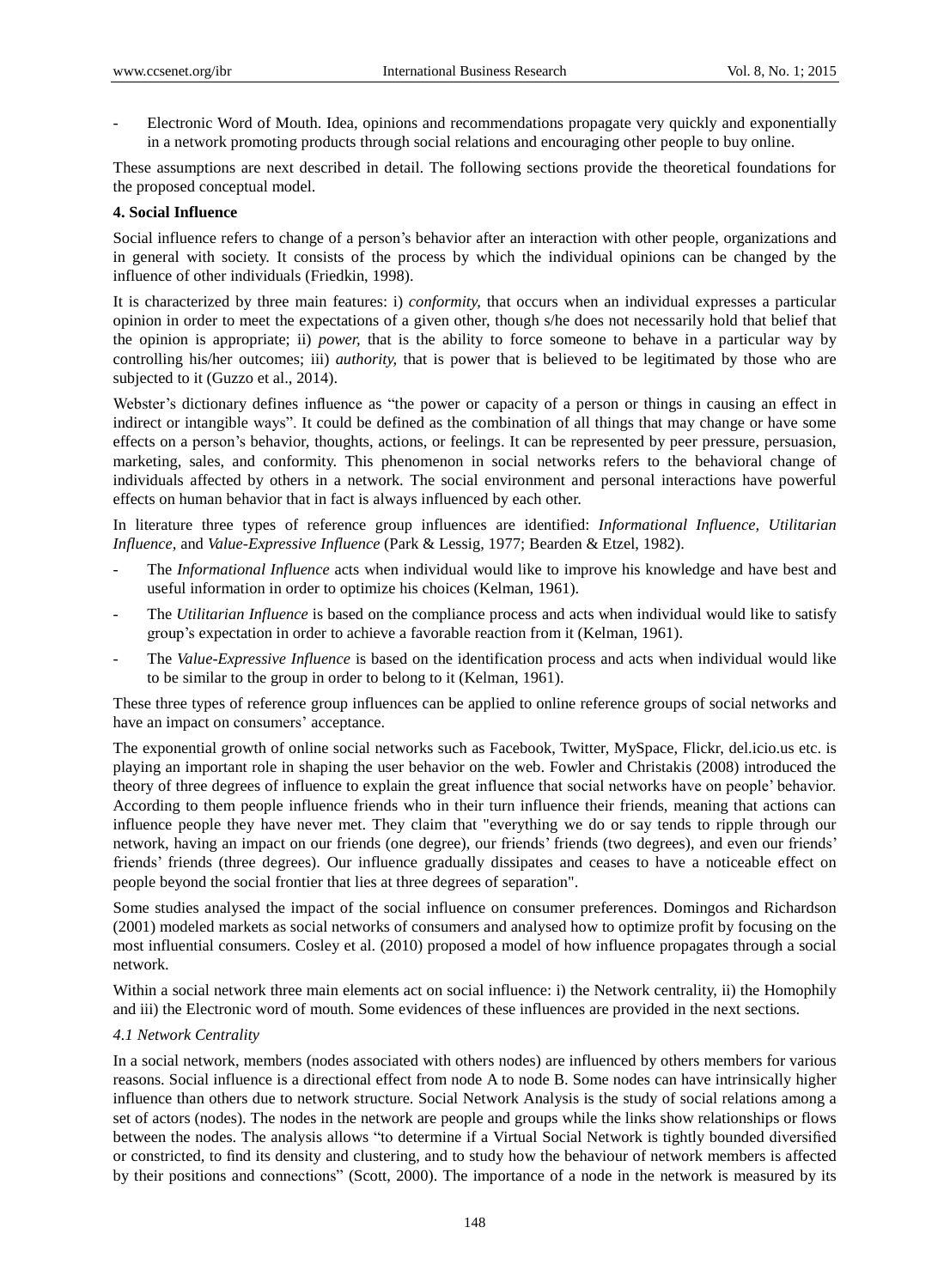centrality. The three most important individual centrality measures are: i) the Degree Centrality, ii) the Betweenness Centrality and iii) the Closeness Centrality.

i) The Degree Centrality refers to the number of direct connections a node has. Persons high in degree centrality can act as opinion leaders within a network. They in fact often play an important role when share information, influencing others or bridging different communities (Chau & Xu, 2005).

ii) The Betweenness Centrality quantifies the number of times a node acts as a bridge along the shortest path between two other nodes. Persons high in beetweenness centrality often act as communication channels or bridge between two (sub-)networks (Chau & Xu, 2005). This indicates a dependency of one actor to communicate with other actors then to influence them.

iii) The Closeness Centrality that is the inverse of farness, which in turn, is the sum of distances to all other nodes. Persons high in closeness centrality tend to hear information sooner than others (Cross & Parker, 2004, p. 157). They are sooner influenced by social pressures, but they also control these pressures by spreading information or not.

A node with high centrality is usually more highly influential than other nodes. According to Katona et al. (2011) demographics and user's position can predict their influential power on their neighbors. Social Network Analysis analyses which members are individuals or peripheral in a network; it identifies bonding and bridging and who has influence in the network.

#### *4.2 Homophily and Social Similarity*

Homophily can be defined how the tendency of individuals to associate with people similar to themselves. The networks of people are homogeneous respect to some characteristics: sociodemographic, behavioral and intrapersonal. Homophily is at the basis of social ties and it has many implications on people interactions, attitudes and information they receive. It can be divided into cognitive homophily (preferences, attitudes, values) and demographic homophily (race, age) (McPherson et al., 2001).

Homophily is a fundamental characteristic of social networks. In a social network in fact, individuals are connected to each other due to their similar attributes developing social relations. Homophily has important implications on how information flows along the social network (Golub & Jackson, 2011) and on how this has influence on social behavior. Previous researches have suggested that people who are in the same social circle have similar behaviors and tastes. Similarity among individuals affects trust ad understanding (Ruef et al., 2003) and acceptance of a source information (Bruyn & Lilien, 2008; Money et al., 1998). Individuals can influence others in accepting advices and ideas through sharing of preferences, tastes and lifestyle (Brown et al., 2007).

The approach based on homophily was followed by Crandall et al., (2008) that used cosine similarity to compute the similarity between two people. They proposed a probabilistic model which samples activities of people based on their history and those of their neighbors, and a background distribution. This concept was stressed also by Matsuo and Yamamoto (2009). They studied user's behavior on e-commerce site and found that users generally trust other users who have similar behavior with them. Other studies analysed the correlation between social similarity and influence. Singla and Richardson (2008) studied the probability of relationships between two users by measuring their similarity. According to them, users with common features (age, gender, zip code, word and queries issued) chat more likely each other, then influence probabilities could be estimated by user's similarity. Homophily is also linked to strong ties. According to McPherson et al. (2001) in fact, strong ties exist among similar individuals and weak ties tend to exist between dissimilar others. Strong ties play a major role in influencing other people through a process of knowledge because they are based on trust and can reduce resistance and uncertainty. Actors who share a strong tie tend to share similar views, offer emotional support and help in times of emergency and are more likely to trust one another (Crona & Bodin, 2006).

#### *4.3 The Electronic Word of Mouth*

In social networks very important is the effect of "word of mouth", since ideas, opinions and recommendations propagate very quickly and with an exponential grow. Several studies demonstrated the success of word of mouth for promoting products through social relations encouraging other people to adopt a certain innovation, such as buying a product or watching a movie. This phenomenon is growing in social networks and this assumes an important role in consumer acceptance. Chevalier and Mayzlin (2006) found that word of mouth has a great impact on increase sales thanks to the online book reviews.

In the last years, social network services such as Douban [\(http://www.douban.com/\)](http://www.douban.com/) and Goodreads [\(http://www.goodreads.com/\)](http://www.goodreads.com/), where users rate books, music and movies and share their ratings and reviews with friends or followers, are having a great success. Many companies have recently started to capture data on the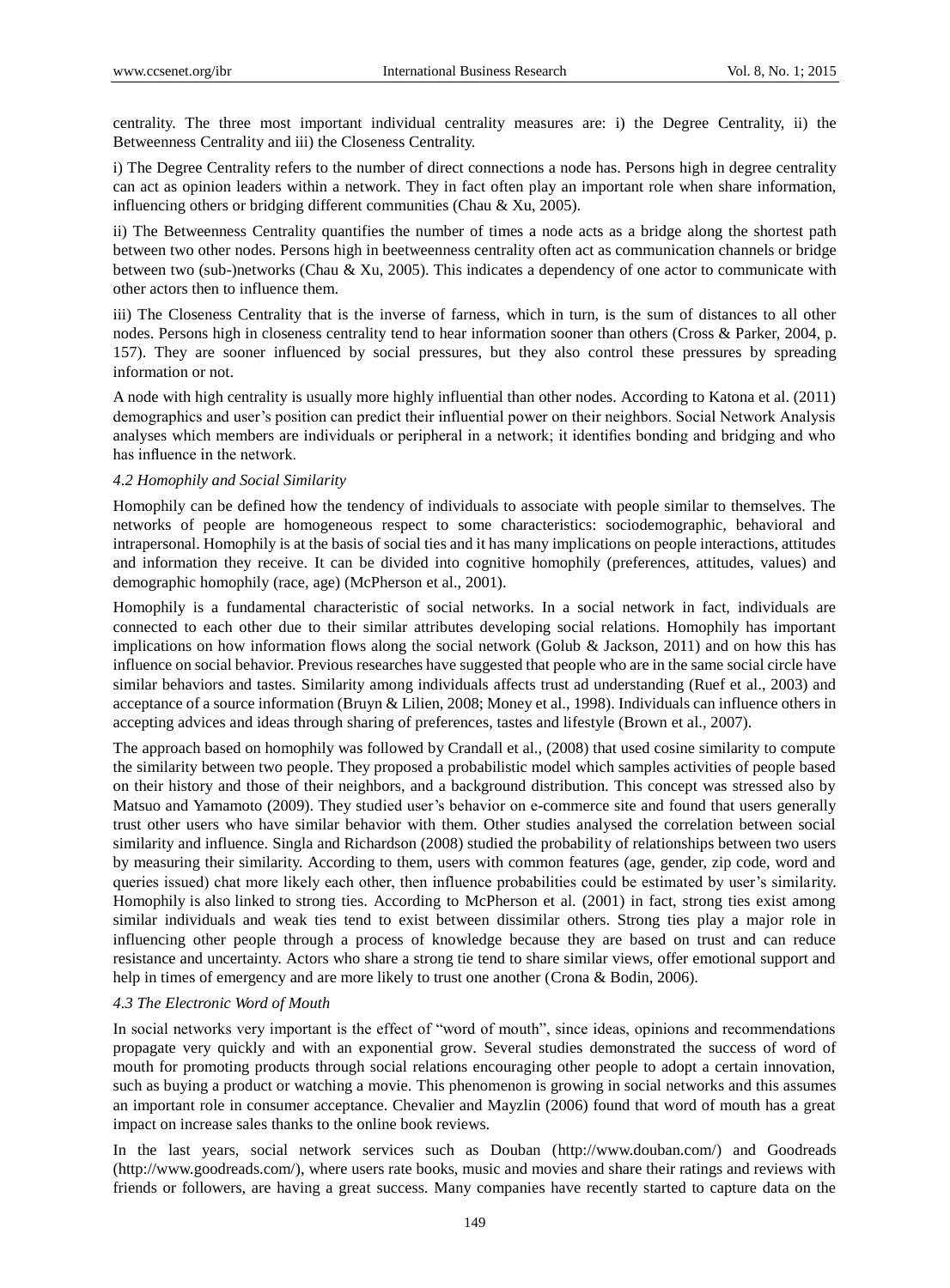social interaction between consumers in social networks, with the objective of understanding and leveraging how this interaction can generate social influence. Consumers can modify their opinions about products and/or services according to the social influence process; this process also impacts on knowledge diffusion about products and services. Social network emerges as one of the most authoritative and influential source of knowledge about products and services related to the area of interest of a community. They have the aptitude to generate knowledge sharing among consumers and facilitate the collaboration and exchange of ideas among consumers. (Guzzo et al., 2014). De Bruyn and Gary (2004) call this phenomenon viral marketing; it is a "consumer-to-consumer (or peer-to-peer) communication, as opposed to company-to-consumer communications, to disseminate information about a product or a service, hence leading to its rapid and cost-effective market adoption". Word of mouth or viral marketing involves customers in commercial strategies for recommending commercial products to their friends through the customer social networks. In this context, the problem of the influence maximization that aims to identify individuals to target to have a large cascade of further adoptions, assumes a great relevance. Several studies (Domingos & Richardson, 2001; Kimura & Saito, 2006; Chen et al., 2009, 2010), addressed this issue.

#### **5. E-Commerce Consumer Acceptance Model**

In the previous sections we provided theoretical foundations to design our conceptual model. In table 1, some evidences that emerged from literature are summarized.

|                                           | <b>Literature Review</b>                                                                                                                                                                                                                  |  |
|-------------------------------------------|-------------------------------------------------------------------------------------------------------------------------------------------------------------------------------------------------------------------------------------------|--|
| <b>NETWORK CENTRALITY</b>                 | In the network a node with high centrality score is usually considered more highly influential<br>than other nodes (Muruganantham and Meera Gandhi, 2014).                                                                                |  |
|                                           | Persons high in degree centrality can act as opinion leaders within a social network influencing<br>others members (Chau, and Xu, 2005).                                                                                                  |  |
|                                           | Persons high in beetweenness centrality can act as communication channels or bridge between<br>two sub-networks. This indicates a dependency of one actor to communicate with other actors<br>then to influence them (Chau and Xu, 2005). |  |
|                                           | Persons high in closeness centrality tend to hear information sooner than other. They are sooner<br>influenced by social pressures, but they also control these pressures by spreading information or<br>not (Cross and Parker, 2004).    |  |
| <b>HOMOPHILY/SIMILARITY</b>               | Similarity among individuals affects trust ad understanding (Ruef, Aldrich, & Carter, 2003) and<br>acceptance of a source information (Bruyn and Lilien, 2008; Money, et al., 1998).                                                      |  |
|                                           | Strong ties typical of similar people play a major role in influencing other people because they<br>are based on trust (Crona and Bodin, 2006).                                                                                           |  |
|                                           | Singla and Richardson (2008) analysed the correlation between social similarity and influence.<br>Users with common features chat more likely each other, then tend to influence each other.                                              |  |
|                                           | People adopt behaviors exhibited by those they interact with and are similar to them (Friedkin,<br>1998).                                                                                                                                 |  |
| <b>ELECTRONIC WORD OF</b><br><b>MOUTH</b> | Chevalier and Mayzlin (2006) found that word of mouth has a great impact on increase sales<br>thanks to the online reviews.                                                                                                               |  |
|                                           | Consumers can modify their opinions about products and/or services according to the social<br>influence process (Guzzo et al. 2014).                                                                                                      |  |
|                                           | Word of mouth is a central channel of interpersonal influence in consumer purchase decision<br>making (Grewal et al. 2003).                                                                                                               |  |
|                                           | Word of mouth changes people's opinions, behaviors, feeling and actions (Huang, 2011).                                                                                                                                                    |  |

Table 1. Summary of evidences from literature review

Starting from these studies, we used these three elements above analysed: Network Centrality, Homophily, Electronic Word Of Mouth as variables that affect social influence in social networks environment. Figure 1 shows the model that integrates the TAM and TAM 2 by adding some specific variables to explain how user's behavior and acceptance of e-commerce are influenced by other members in social networks. Although TAM2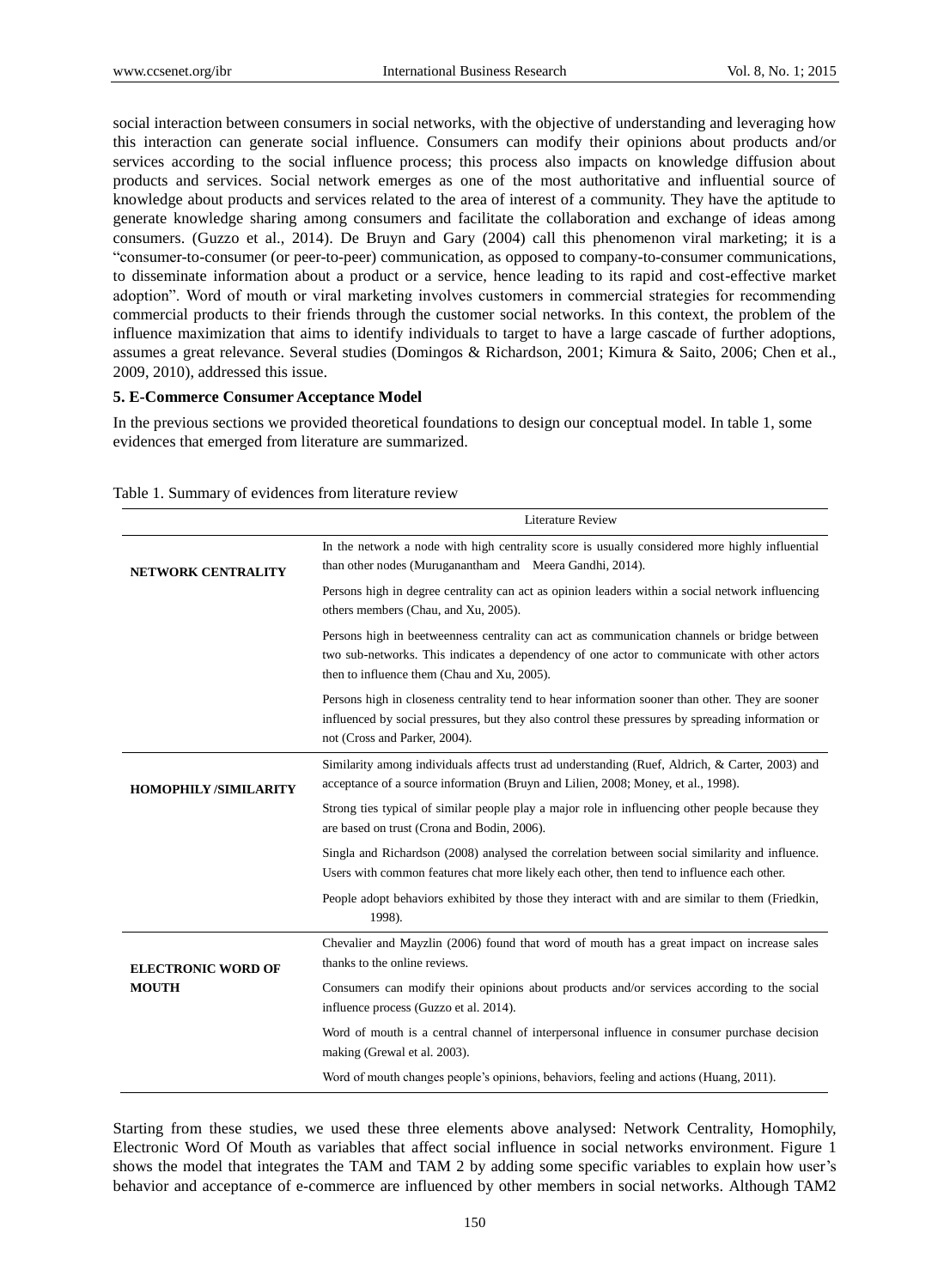has been used to study online shopping environments and takes into account social influence, it does not capture some specific characteristics in the context of social networks. To overcome this lack, we developed the ECA model integrating traditional factors from TAM by adding other variables in the specific context of social networks.



Figure 1. E-commerce consumer acceptance model – ECA

The ECA model represented in figure 1, is based on the idea that e-commerce acceptance depends on social influence within social networks environments. The model takes into account two perspectives that act as variables of input in the process of consumer acceptance, one at individual level that acts on the basis of the different characteristics of the user and one at community level that determines social influence in social networks.

The rectangles within the two blocks: individual level and community level represent variables of input and the other rectangles represent variables of output towards acceptance. The arrows indicate the influence of a variable on the others and their dependences (see figure 1).

Acceptance in terms of "use" depends on the "intention to use" e-commerce, which depends in turn on the variables: "Perceived Usefulness", "Perceived Ease of Use" already introduced by TAM and "Perceived Risk" that influence each other. Our model introduces the "Perceived Risk" that was not taken into account by TAM and TAM2. As we analyse e-commerce acceptance, "Perceived Risk" is a very important variable in affecting consumer acceptance, given the implicit uncertainty of the e-commerce environment also for the use of credit card and possible fraud. In this case, opinions of other people and in particular people of own social circle that experienced similar purchases and who people trust, are very useful in the decision process. These perceptions in fact are affected by social influence (friends, peers, experts, opinions and reviews on social media) that act at community level and in particular three are the variables within social networks environments that according to our model must be taken into account to analyse consumer acceptance. These variables are: Network Centrality" (the most influential person(s) in a social [network](http://en.wikipedia.org/wiki/Social_network) that has the power to influence other) "Homophily" (the tendency of people to relate whit people with similar tastes, preferences and opinions, then to influence each other) "Electronic Word of Mouth" (the passing of [information](http://en.wikipedia.org/wiki/Information) from person to person on Internet, also by using online reviews, then to influence consumer behavior). These variables can be considered factors of propagation of social influence in the specific context of social networks. The variables at community level act on variables at individual level: "Socio-demographic" (sex, age, employment, qualification, level of education, etc.), "Motivation" (curiosity, image, fashion, etc.), "Experience" (degree of direct knowledge). People, in fact, have different motivations, different approaches with technology and different opinions according to their different ages, social status, level of education, profession, experience, motivations but also in basis at the different degree of social influence received. Then the individual level and the community level are linked among them because they can have reciprocal effects. Also variables within two levels are linked among them because they can influence each other.

All variables identified and their relations have been discussed with seven interdisciplinary experts (engineers, economists, sociologists and psychologists). The aim was to build and verify the theoretical model by using different point of view and to find shared opinions. All experts have been agree in considering the variables introduced in our model as factors that can influence the e-commerce consumer acceptance process. The study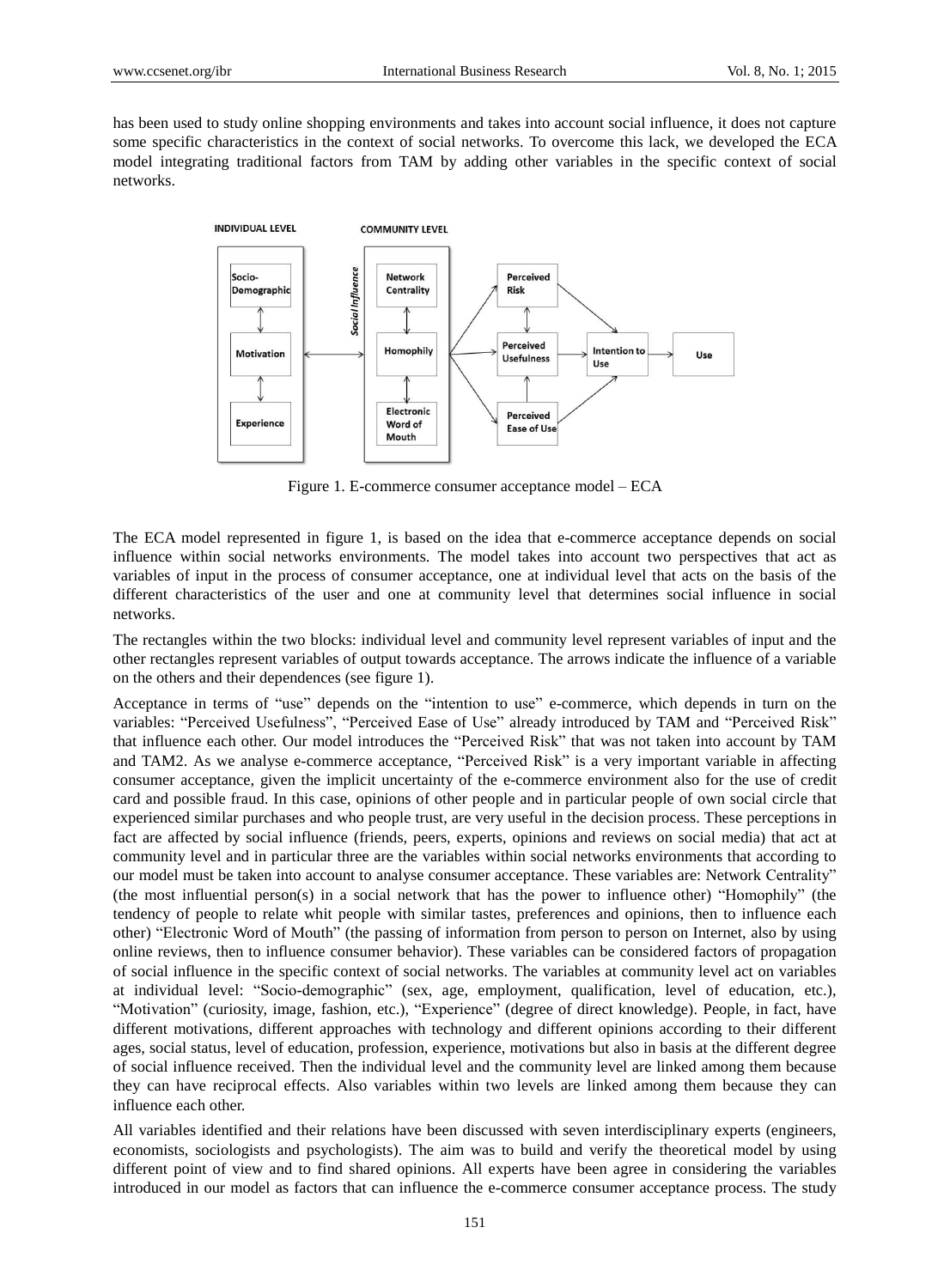should be considered as exploratory because it focuses on model building rather than testing. This methodological limitation will be overcome in a second study where the proposed model will be empirically tested using the data collected from a survey with a quantitative approach of Italian consumers. However, this study contributes to a better understanding of consumer acceptance through social media and can help in the successful marketing strategies. Companies can use this model to manage effective strategies for promoting products through social relations within social networks.

## **6. Conclusion**

The aim of the paper was to study consumer acceptance of e-commerce from a social network perspective extending the original TAM and TAM2 by including other variables.

The contribution of the paper to existing knowledge consists in a better understanding of the social influence within social networks environment in affecting e-commerce acceptance. Although different studies considered social influence in technology acceptance models, low attention has been given to how social influence occurs in social networks environments and in relation to e-commerce. Our model introduces some variables that take into account the specific characteristics of the social networks in influencing people decisions.

The model considers two perspectives that act as variables of input in the process of consumer acceptance, one at individual level and one at community level. The variables at individual level are: *Socio-demographic, Motivation* and *Experience* that act on the basis of the different characteristics of the user. The variables at community level instead determine social influence in social networks, and are: i) *Network Centrality*: the activities and preferences of people are influenced by their position in a social network. Persons highly central tend to mainly influence other people in the network; ii) *Homophily:* two users that have similar preferences tend to influence among them in social networks; iii) *Electronic Word of Mouth:* users in social networks are influenced by the electronic word of mouth.

These variables at individual level and at community level influence each other's and in turn influence users perception. In particular the variables considered by our model are: *Perceived Usefulness* and *Perceived Ease of Use* introduced by TAM and *Perceived Risk* added by our model due to uncertainty related to the specific context of e-commerce. The sum of the previous variables acts on *intention of use* of the users and then on the *use* and acceptance of the technology for e-commerce.

The identified variables have been discussed with seven interdisciplinary experts (engineers, economists, sociologists and psychologists) in order to evaluate the theoretical model by using different point of view and to find shared opinions. However, the limitation of this study is that the model is conceptual and it was not empirically tested but it is based on a literature review. The study should be considered as exploratory because it focuses on model building rather than testing. We used a limited number of experts that verified the model in a qualitative way. This did not enable a generalization of the results, but it has enabled us to build the model. This limitation will be overcome by further studies where the proposed model will be empirically tested on the creative enterprises community available at www.shapes.cnr.it (Ferri et al., 2013; Grifoni et al., 2014; Ferri et al., 2014). For the model validation could be used a social network analysis and/or a survey by using a quantitative approach. The structural equation modeling technique could be used to evaluate the causal model and the confirmatory factor analysis could be performed to examine the reliability and validity of the measurement model. However the ECA model introduced in this study have some practical implications. Online shopping decisions are influenced by other members of the social networks that had similar experiences, by messages in online discussion and reviews of other users. The model can be useful to companies to develop their marketing strategies, because it gives a view on variables to consider within social networks that influence people in their decision process to buy online. This study in fact, shows that it is very important to analyse network structure to increase the flow of information regarding a new product and new ways to buy, for increasing its acceptance by consumers.

#### **References**

- Ajzen, I. (1985). From intentions to actions: A theory of planned behavior. In Kuhi J., & Beckmann J. (Eds.), *Actionócontrol: From cognition to behavior* (pp. 11–39). Heidelberg: Springer. [http://dx.doi.org/10.1007/978-3-642-69746-3\\_2](http://dx.doi.org/10.1007/978-3-642-69746-3_2)
- Ajzen, I. (1991). The theory of planned behavior. *Organizational Behavior and Human Decision Processes, 50*(2), 179–211. [http://dx.doi.org/10.1016/0749-5978\(91\)90020-T](http://dx.doi.org/10.1016/0749-5978(91)90020-T)
- Ajzen, I., & Fishbein, M. (1980). *Understanding Attitudes and Predicting Social Behavior.* Englewood Cliffs: Prentice-Hall.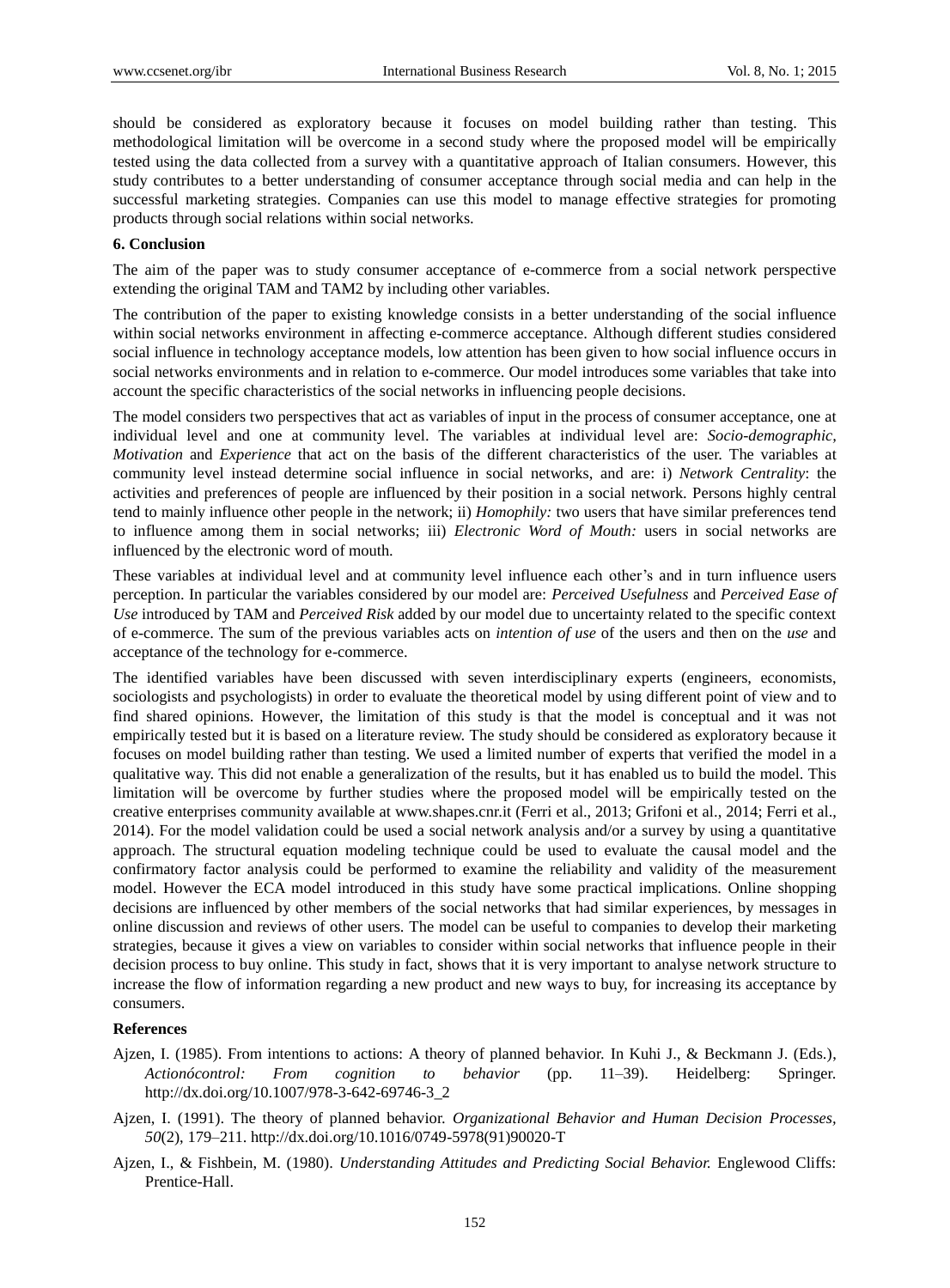- Bearden, W. O., & Etzel, M. J. (1982). Reference group influence on product and brand purchase decisions. *Journal of Consumer Research, 9*, 183–194.<http://dx.doi.org/10.1086/208911>
- Belkhamza, Z., & Wafa, S. A. (2013). The Role of Uncertainty Avoidance on E-Commerce Acceptance across Cultures*. International Business Research, 6*(3).
- Brown, J., Broderick, A. J., & Lee, N. (2007). Word of mouth communication within online communities: conceptualizing the online Social network. *Journal of Interactive Marketing, 21*(3). <http://dx.doi.org/10.1002/dir.20082>
- Bruyn, A. D., & Lilien, G. L. (2008). A multi-stage model of word of mouth influence through viral marketing. *Intern. J. of Research in Marketing, 25*, 151–163.
- Chau, M., & Xu, J. (2005). Mining communities and their relationships in blogs: A study of online hate groups. *International Journal of Human-Computer Studies, 65*, 57–70.
- Chen, W., Wang, C., & Wang, Y. (2010). *Scalable influence maximization for prevalent viral marketing in large-scale social networks.* In KDD '10, Washington
- Chen, W., Wang, Y., & Yang, S. (2009). *Efficient influence maximization in social networks.* In KDD '09.
- Chevalier, J. A., & Mayzlin, D. (2006). The effect of word of mouth on sales: Online book reviews*. Journal of Marketing Research, 43*(3), 345–354[. http://dx.doi.org/10.1509/jmkr.43.3.345](http://dx.doi.org/10.1509/jmkr.43.3.345)
- Cosley, D., Huttenlocher, D. P., Kleinberg, J. M., Lan, X., & Suri, S. (2010). *Sequential influence models in social networks*. In 4th International Conference on Weblogs and Social Media.
- Crandall, D., Cosley, D., Huttenlocher, D., Kleinberg, J., & Suri, S. (2008). *Feedback effects between similarity and social influence in online communities.* In KDD'08, 160–168.
- Crona, B., & Bodin, O. (2006). What you know is who you know? Communication patterns among resource users as a prerequisite for comanagement. *Ecology and Society, 11*(2), 7–29.
- Cross, R., & Parker, A. (2004). *The hidden power of social networks.* Boston: Harvard Business School Press.
- Davis, F. D. (1989). Perceived usefulness, perceived ease of use, and user acceptance of information technology. *MIS Quarterly, 13*(3), 319–339[. http://dx.doi.org/10.2307/249008](http://dx.doi.org/10.2307/249008)
- De Bruyn, A., & Gary, L. L. (2004). *A Multi-Stage Model of Word of Mouth Through Electronic Referrals.* eBusiness Research Center Working Paper.
- Domingos, P., & Richardson, M. (2001). *Mining the network value of customers.* Proceedings of the 7th ACM SIGKDD International Conference on Knowledge Discovery and Data Mining. <http://dx.doi.org/10.1145/502512.502525>
- Ehsaei, F. G., & Che Hussin, A. R. (2012). Acceptance of Feedbacks in Reputation Systems: The Role of Online Social Interactions. *Information Management and Business Review, 4*(7), 391–401.
- Ferri F., Grifoni P., & Guzzo T. (2013). Factors Determining Mobile Shopping. A Theoretical Model of Mobile Commerce Acceptance. *International Journal of Information Processing and Management (IJIPM), 4*(7), 89–101.
- Ferri, F., Grifoni, P., & Guzzo, T. (2008). *Social Aspects of Mobile Technologies on the Web Tourism Trend.* Handbook of research on mobile business: technical, methodological and social perspectives. In Bhuvan Unhelkar (Ed.), *IGI Global* (pp. 293–303).<http://dx.doi.org/10.4018/978-1-60566-156-8.ch027>
- Ferri, F., Grifoni, P., Caschera, M. C., D'Andrea, A., D'Ulizia, A., & Guzzo, T. (2014). An Ecosystemic Environment for Knowledge and Services Sharing on Creative Enterprises. Proceeding of the *International Conference on Management of computational and collective IntElligence in Digital EcoSystems*  (MEDES'14, pp. 27–33), 15–17 September 2014, Qassim in Buraydah, Saudi Arabia. <http://dx.doi.org/10.1145/2668260.2668308>
- Ferri, F., Grifoni, P., Caschera, M. C., D'Ulizia, A., & Praticò, C. (2013). KRC: KnowInG crowdsourcing platform supporting creativity and innovation. *AISS: Advances in Information Sciences and Service Sciences, 5*(16), 1–15.
- Fishbein, M., & Ajzen, I. (1975). *Belief, attitude, intention, and behavior: An introduction to theory and research.*  Reading, MA: Addison-Wesley.
- Fowler, J. H., & Christakis, N. A. (2008). The Dynamic Spread of Happiness in a Large Social Network: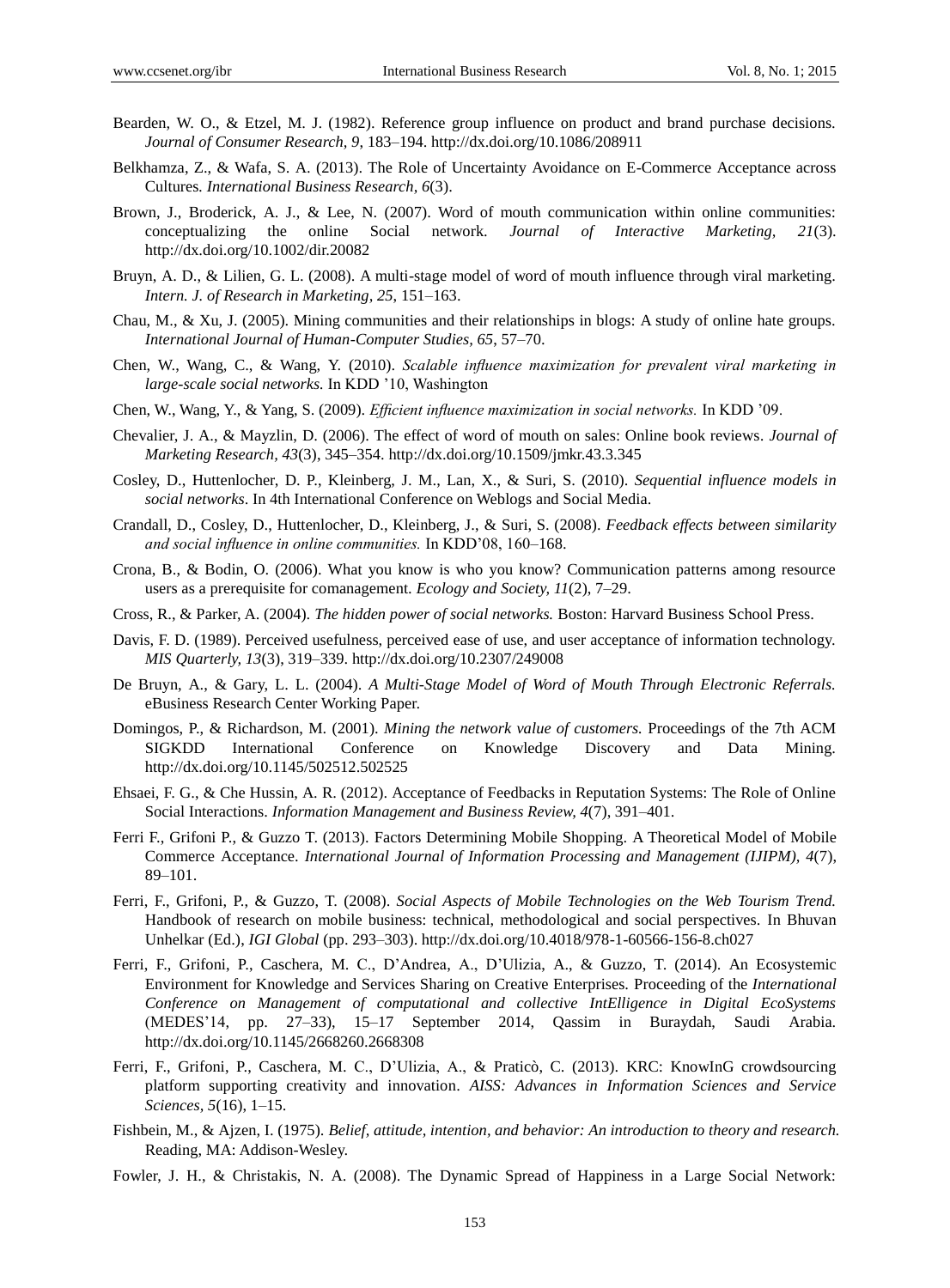Longitudinal Analysis Over 20 Years in the Framingham Heart Study. *British Medical Journal, 337*, a2338. <http://dx.doi.org/10.1136/bmj.a2338>

- Friedkin, N. (1998). *A structural theory of social influence.* Cambridge, UK: Cambridge University Press. <http://dx.doi.org/10.1017/CBO9780511527524>
- Golub, B., & Jackson, M. O. (2011). How Homophily Affects the Speed of Learning and Best-Response Dynamics. *The Quarterly Journal of Economics, 127*(3), 1287–1338[. http://dx.doi.org/10.1093/qje/qjs021](http://dx.doi.org/10.1093/qje/qjs021)
- Grewal, R., Cline, T. W., & Davies, A. (2003). Early entrantant advantage, word-of-mouth communication, brand similarity, and the consumer decision-making process. *Journal of Consumer Psychology, 13*(3), 187–197. [http://dx.doi.org/10.1207/S15327663JCP1303\\_01](http://dx.doi.org/10.1207/S15327663JCP1303_01)
- Grifoni, P., Ferri, F., D'Andrea, A., Guzzo, T., & Praticò, C. (2014). SoN-KInG: a Digital Eco-System for Innovation in Professional and Business domains. *Journal of Systems and Information Technology, 16*(1), 77–92.<http://dx.doi.org/10.1108/JSIT-09-2013-0044>
- Guzzo, T., D'Andrea, A., Ferri, F., & Grifoni, P. (2012). *Evolution of Marketing Strategies: from Internet Marketing to M-Marketing.* OTM 2012 Workshops Proceedings, 10-14 September 2012, Rome. *Lecture Notes in Computer Science, 7567*, 627–636[. http://dx.doi.org/10.1007/978-3-642-33618-8\\_82](http://dx.doi.org/10.1007/978-3-642-33618-8_82)
- Guzzo, T., Ferri, F., & Grifoni, P. (2014). Social Influence Analysis. Encyclopedia on Social Network Analysis and Mining. In Reda Alhajj and Jon Rokne (Eds.), *Springer Verlag,* 1800–1807. [http://dx.doi.org/10.1007/978-1-4614-6170-8\\_186](http://dx.doi.org/10.1007/978-1-4614-6170-8_186)
- Huang, J., Boh, W. F., & Goh, K. H. (2011). *From A Social Influence Perspective: The Impact of Social Media on Movie Sales.* Proceedings PACIS 2011.
- Katona, Z., Zubcsek, P. P., & Sarvary, M. (2011). Network Effects and Personal Influences: The Diffusion of an Online Social Network. *Journal of Marketing Research, 48*(3), 425–443. <http://dx.doi.org/10.1509/jmkr.48.3.425>
- Kelman, H. C. (1961). Processes of opinion change*. Public Opinions Quarterly, 25*, 57–78. <http://dx.doi.org/10.1086/266996>
- Kimura, M., & Saito, K. (2006). *Tractable models for information diffusion in social networks.* Proceedings of the 10th European Conference on Principles and Practice of Knowledge Discovery in Databases, pp. 259–271. [http://dx.doi.org/10.1007/11871637\\_27](http://dx.doi.org/10.1007/11871637_27)
- Malhotra, Y., & Galletta, D. F. (1999). *Extending the Technology Acceptance Model to Account for Social Influence: Theoretical Bases and Empirical Validation*. Proceedings of the Thirty-Second Annual Hawaii International Conference on System Sciences, vol. 1. IEEE, Los Alamitos. <http://dx.doi.org/10.1109/HICSS.1999.772658>
- Matsuo, Y., & Yamamoto, H. (2009). *Community gravity: measuring bidirectional effects by trust and rating on online social networks.* Proceedings of the 18th international conference on World wide web ACM New York, NY, USA, pp. 751–760[. http://dx.doi.org/10.1145/1526709.1526810](http://dx.doi.org/10.1145/1526709.1526810)
- McPherson, M., Smith-Lovin, L., & Cook, J. M. (2001). Birds of a Feather: Homophily in Social Networks. *Annu. Rev. Sociol., 27*, 415–444.<http://dx.doi.org/10.1146/annurev.soc.27.1.415>
- Money, R. B., Gilly, M. C., & Graham, J. L. (1998). Explorations of National Culture and Word-of Mouth Referral Behavior in the Purchase of Industrial Services in the United States and Japan. *Journal of Marketing, 62*, 76–87[. http://dx.doi.org/10.2307/1252288](http://dx.doi.org/10.2307/1252288)
- Moore, G. C., & Benbasat, I. (1991). Development of an Instrument to Measure the Perceptions of Adopting an Information Technology Innovation. *Information Systems Research, 2*(3), 192–222. <http://dx.doi.org/10.1287/isre.2.3.192>
- Muruganantham, A., & Meera, G. G. (2014). *Identification of Potential Influencers In Facebook Using Network Graph Metrics.* Proceedings of 6 th SARC-IRF International Conference, 06th July-2014, New Delhi, India.
- Nielsen. (2012). *[Nielsen: Global Consumers' Trust In 'Earned' Advertising Grows In Importance](http://www.nielsen.com/us/en/press-room/2012/nielsen-global-consumers-trust-in-earned-advertising-grows.html)*. Retrieved from [http://www.nielsen.com/us/en/press-room/2012/nielsen-global-consumers-trust-in-earned-advertising-grows](http://www.nielsen.com/us/en/press-room/2012/nielsen-global-consumers-trust-in-earned-advertising-grows.html) [.html](http://www.nielsen.com/us/en/press-room/2012/nielsen-global-consumers-trust-in-earned-advertising-grows.html)
- Park, W., & Lessig, V. P. (1977). Students and housewives: Differences in susceptibility to reference group influence. *Journal of Consumer Research, 4*, 102–110.<http://dx.doi.org/10.1086/208685>